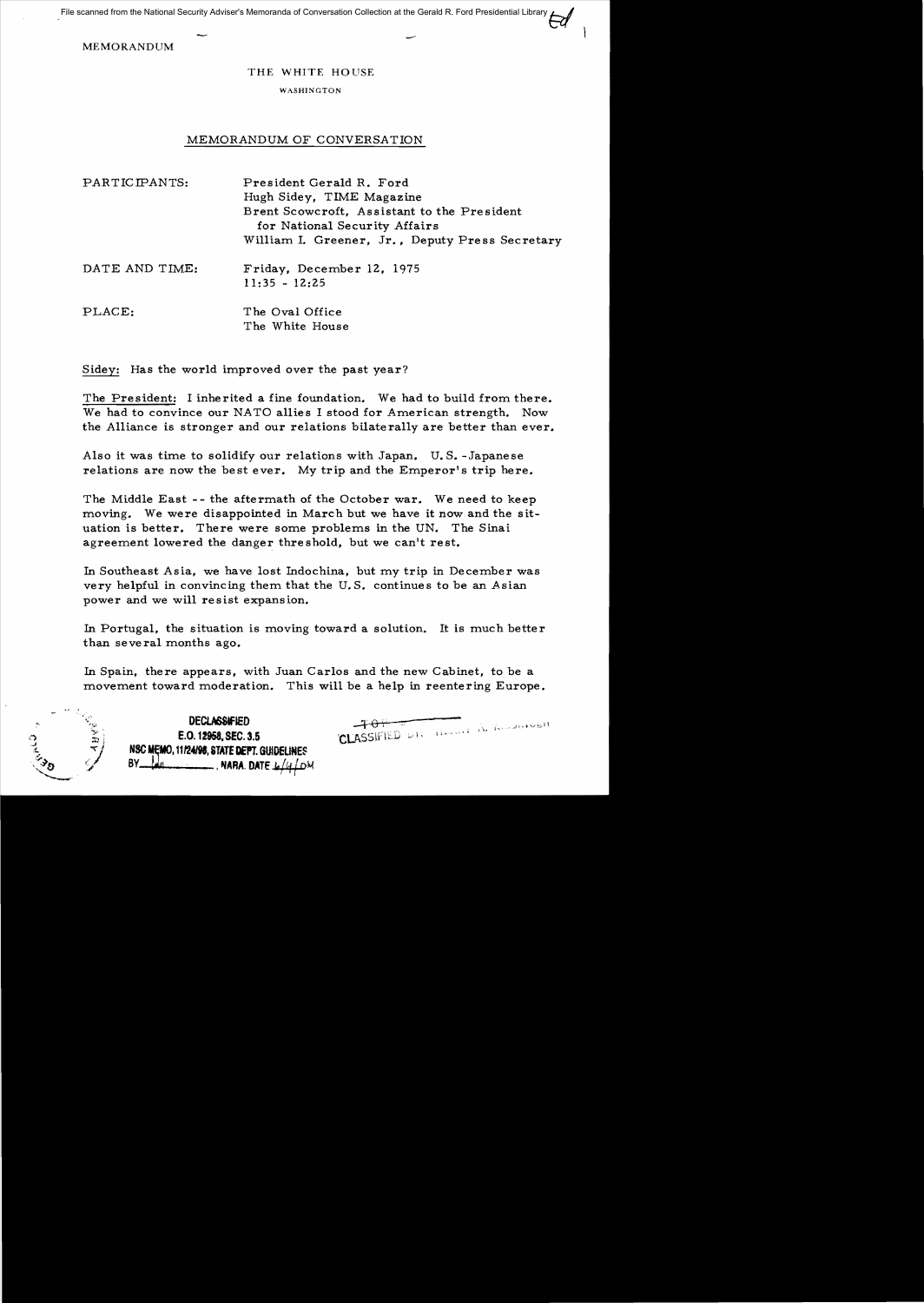With the USSR we have a chance for a SALT II agreement. We made headway in other areas. The five -year grain deal was good. There are many exchanges. But we do have serious differences: Portugal. Angola. Kissinger has spoken strongly on the Soviets in Angola and I support him.

Sidey: Are the Soviets cheating on SALT?

The President: I don't believe they are cheating. There are ambiguities and we have sent them to the SCC. There is an inevitable gray area.

Sidey: Is your relationship with Brezhnev good?

The President: I think it is a good candid working relationship.

Sidey: Does he have the people's interest at heart rather than just his personal power?

The President: He appreciates the danger of confrontations with the U.S. I think there is realization on both sides that we must try to find a way to avoid confrontation.

Sidey: Are you encouraged by the attitude of the Western Alliance leaders?

The President: Yes. They have their differences, but they are honest ones.

Sidey: Now do you see the outcome of U.S. -Soviet competition other than military?

The President: Aside from the military, I think our country can more than hold its own in economic or other competition with our free system.

Sidey: What are your foreign policy nightmares?

The President: The danger of some miscalculation by some nuclear power which could start a nuclear conflict.

Sidey: What if Israel should become a nuclear power to stabilize the Middle East?

> $\mathcal{L}^{\mathcal{M}}$  $\setminus \widetilde{\mathbb{C}}_{\mathbf{y}}$ -,."

> > \ '.{> "'-.

-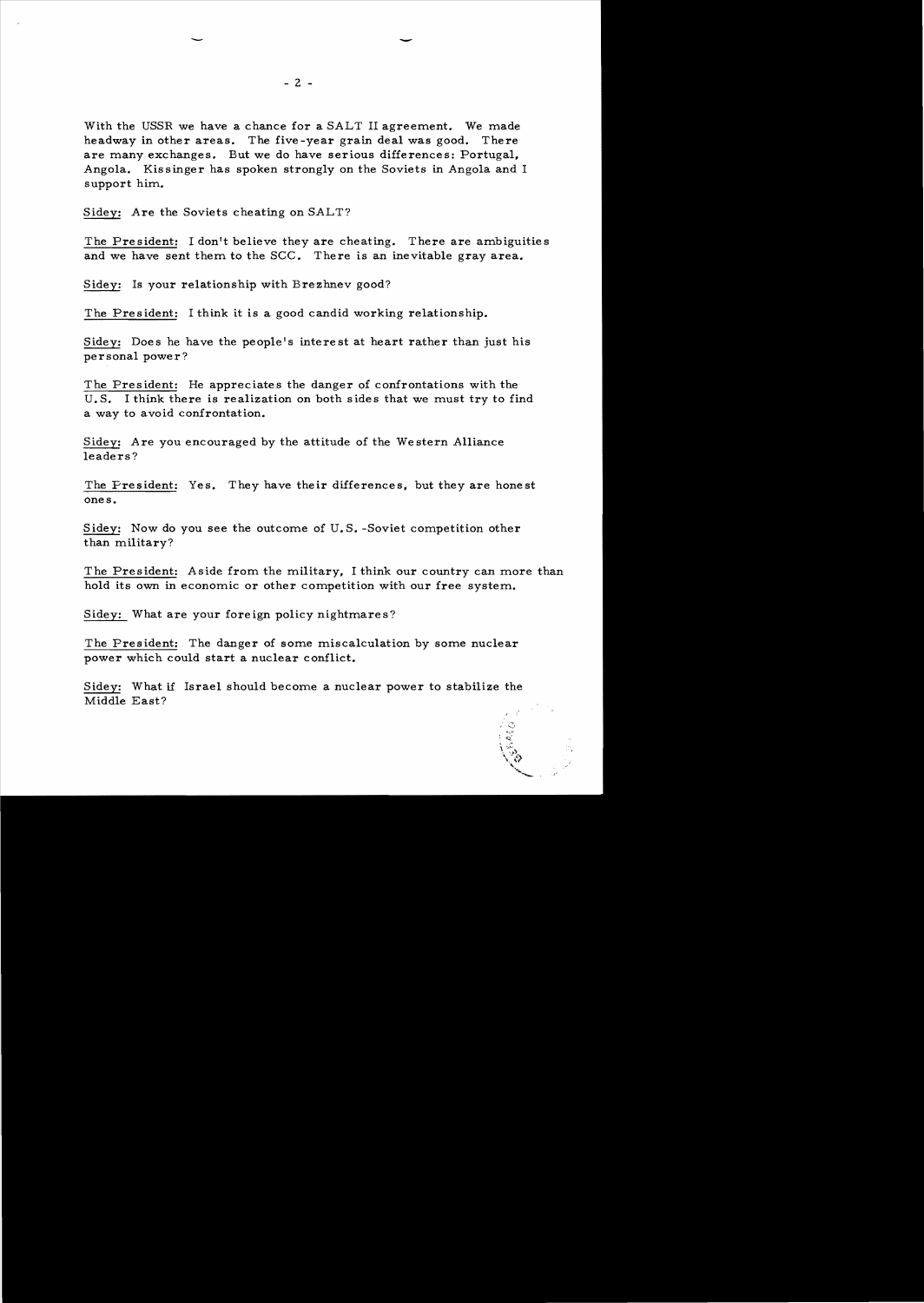The President: It wouldn't be helpful.

-

Sidey: Won't nuclear weapons inevitably be used? Kennedy thought so.

The President: I am not pessimistic from the leaders I know; it doesn't have to happen.

Sidey: Do you have enough power in foreign policy?

The President: There are frustrations. [Off the record] Angola is very frustrating -- it is so useless.

Sidey: Your religion. What has all this power done to that?

The President: I still pray. I think there is a higher order of things.

Sidey: Where does the U. S. stand in terms of power?

The President: In economics, the U. S. has proven our system works.

Sidey: Do you use the Hot Line?

The President: We have good means without that. I haven't used it.

Sidey: Does our agriculture power give us a blue chip advantage?

The President: It is helpful for others to know we have these reserves to help - - our friends and our opponents. I don't think we should use it in a crass powerseeking way.

Sidey: Can you trust these foreign leaders?

The President: No one has violated my trust thus far.

Sidey: How about the third century?

The President: The first hundred years stabilized the government structure. The second gave us the industrial corporation. Now we have new problems. Everything is big -- it tends to smother the individual.

\ .

Sidey: Have the attacks on Kissinger been unfair?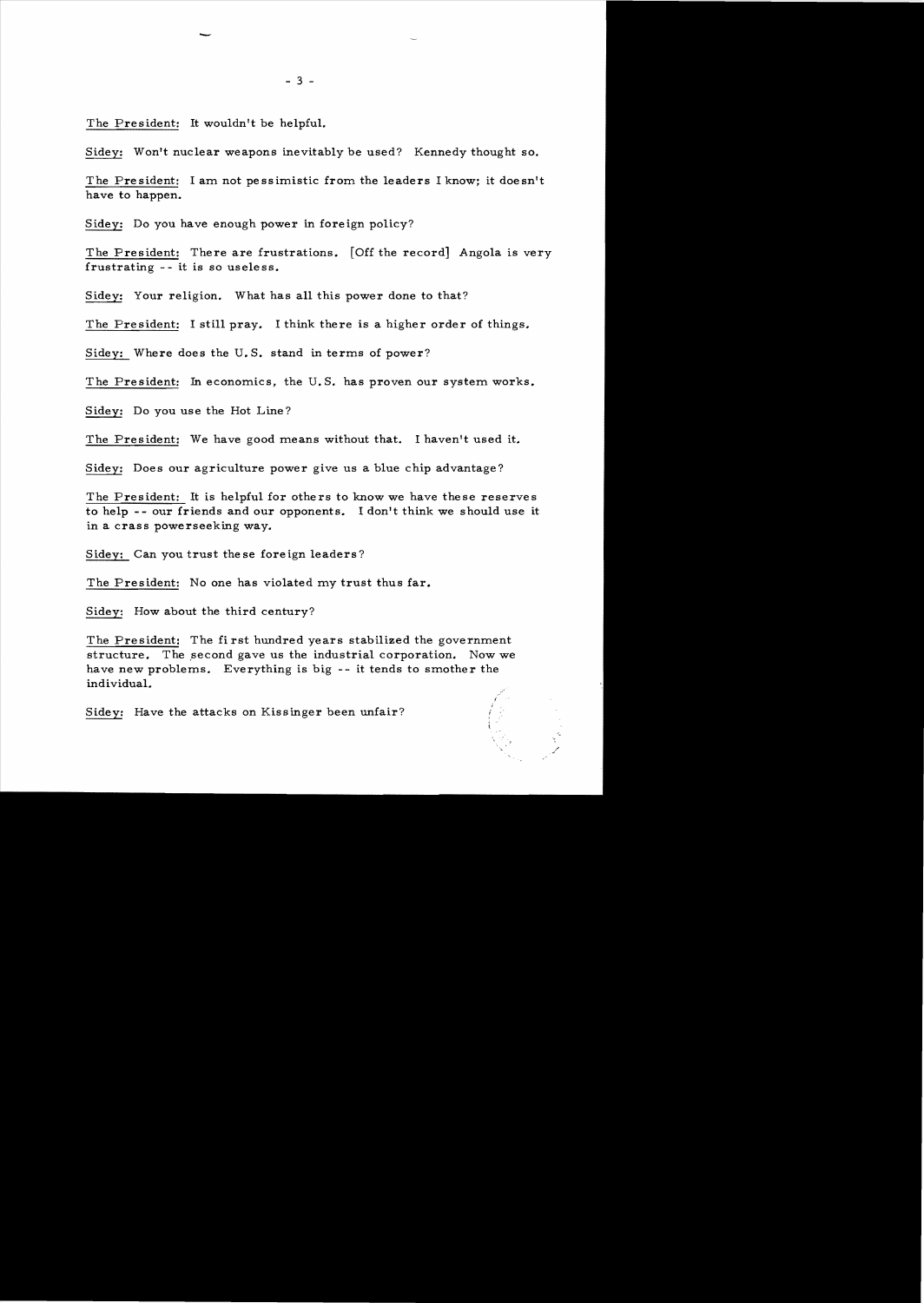The President: In many instances, unfair, inaccurate and harmful.

Sidey: You are hard to parse. You are conservative in budgetary terms, yet pursue detente. How do you define yourself?

The President: I grew up in an isolationist, Fortress American environment. World War II showed us that the world was different. I became convinced of the role of the U. S. in the world.

Sidey: Why this fore ign policy revolt?

The President: I think it is an outgrowth of Vietnam.

Sidey: Why do you have to see these leaders personally?

The President: I think it very important to have a personal relationship so you know what the words mean, what the matters mean, etc.

Sidey: What is the most encouraging thing?

The President: The incidents: Vladivostok, Sinai, Mayaguez. Otherwise the growth of personal relationships.

[The above are informal notes.]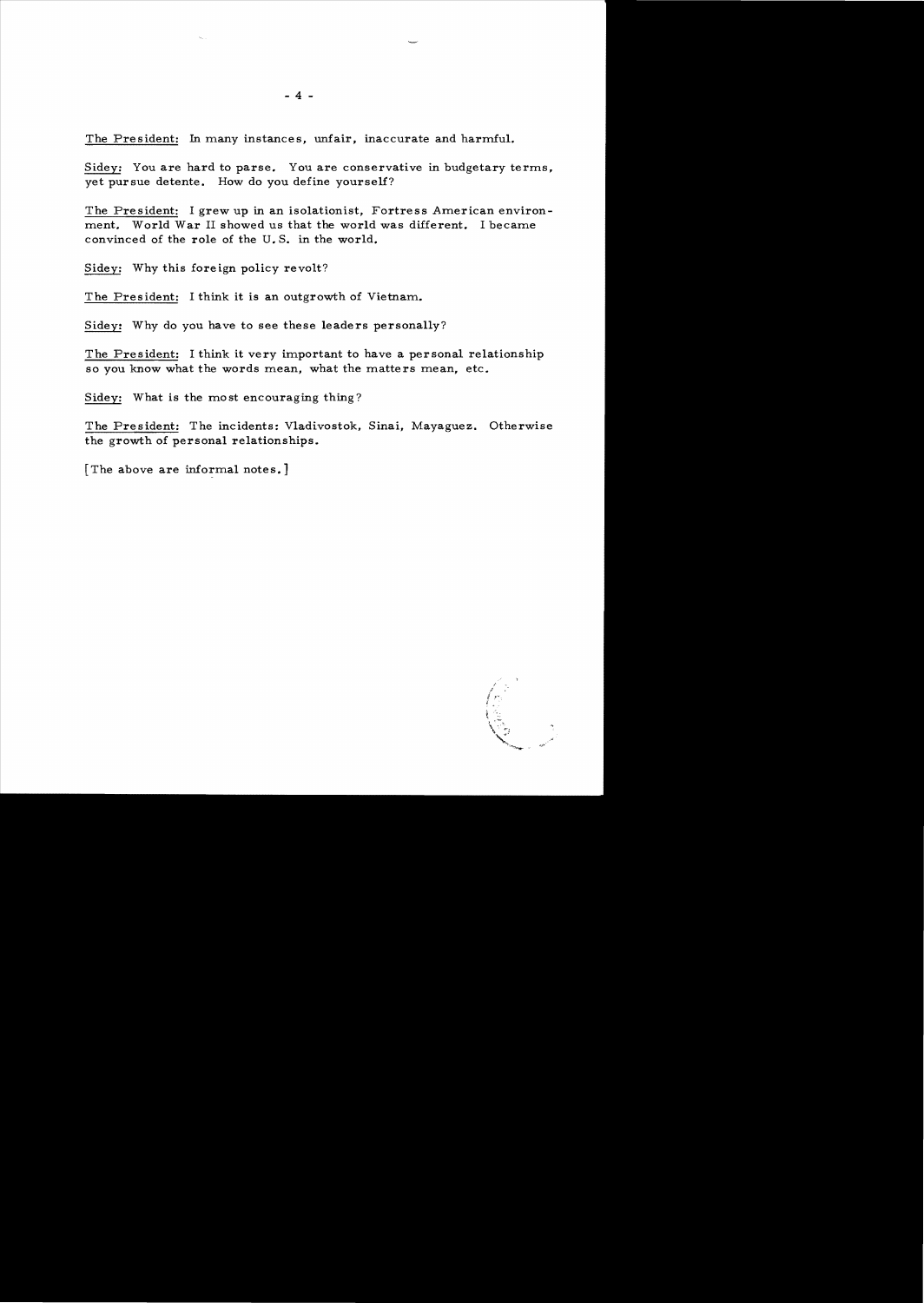O P/Hyp Sien (Suprement word) I I enhantel a fine familiation - had to hundel from the Halp enemier NATO ottro d was for stang stangels, how Whom is stangest on celetions of bilaterally and are better than Oles soings. To saturally soliding returns up It is my time a E eng ting me. MF - afterment of det was. Die heldte help maning Discip in the let have t now 8 sit le bitter. Sont ports un M. Sinai houses I myer thushold hat we count and. In SEA, we have lost Judiching, but my trip au Grand pour la comme des VS évetoires In Post, instruction they stand a six is moving toward a secretaring unnch setter thom swoered wonto ago You Squim, that oxplans, of when Carbo , Calmed, K ex mortment Toward invoduction + help in Wentering Em. W/CJSR ine home e chomo p Soft I, had habin inviter avec croir les mon good. Unig Vehange, ils one phrose But ere k spoken straphy on any Sorin any 1482 egyport from. 5 aves charing on Salt True au S daty To the Manual **CERNO**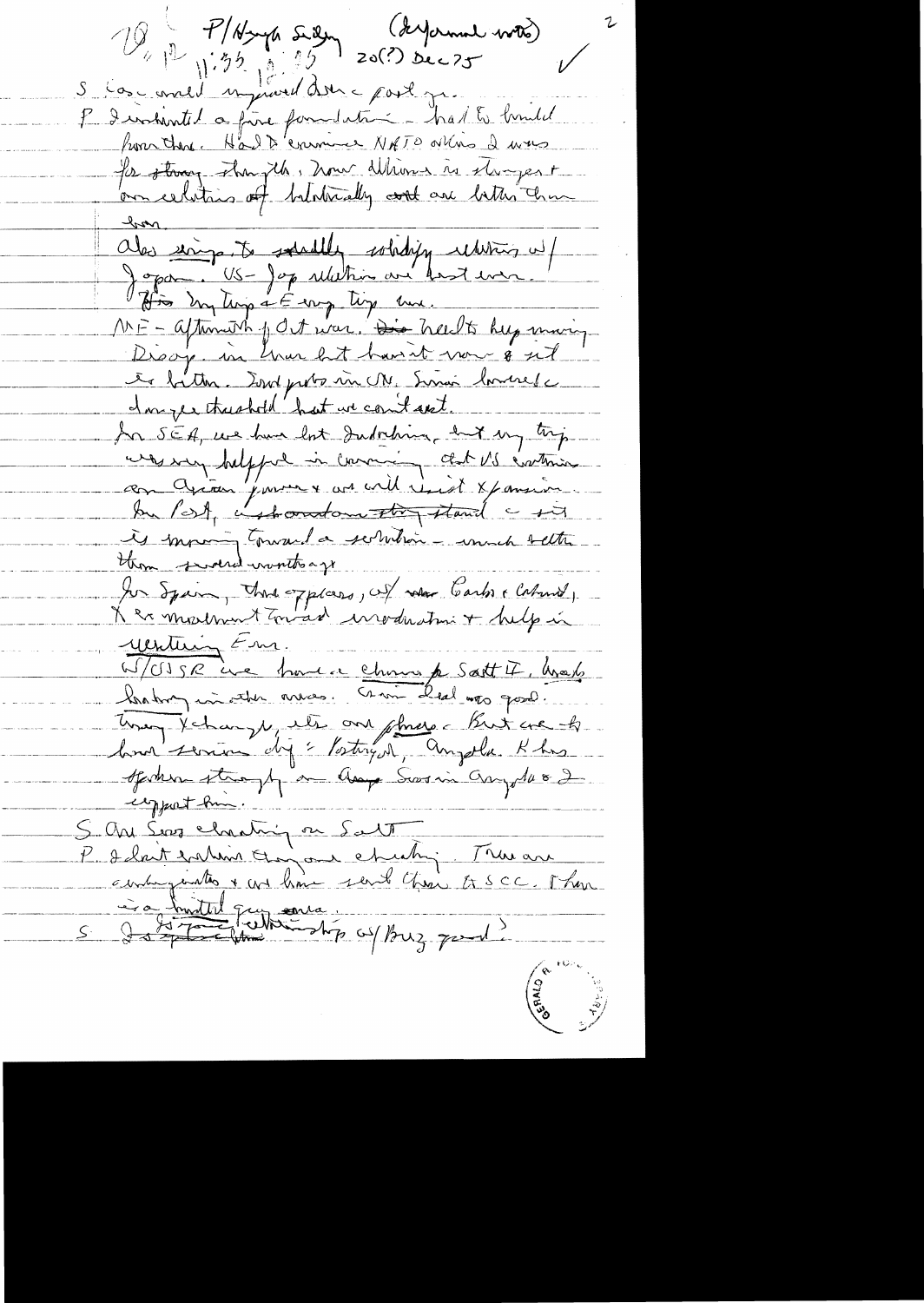8. Ithink it is a good comedit working  $-cl(\vec{v}$ S Don the bood lime people's interest at dent survey.<br>Close just his planned power. PHe oppere colonger<br>of cray contations w/c US. I think than is writing. \* avoit omportation antonne en immuzed du catholiste y c Wednes array Centres. P Jes. They have this differences, but they and from tones. S'Nous-des par seure autenus p US. Sur Competition conther chin military P Outile form unit, Jethuch som entry in more than hold trans in comme Of other competition what por free eight I What are gone if anything P Dinger et sonne miseration en souve une S Should I reconna me pour à Matricie ME 5 Weit me après insuitable de med Minary Cht P la vot promotive from larches temes It dorn't have to happen S Dargon trois and power in FP<br>P Tohrson furturities (2) priced) Congoto is used S blin donc US stand in terms pouver